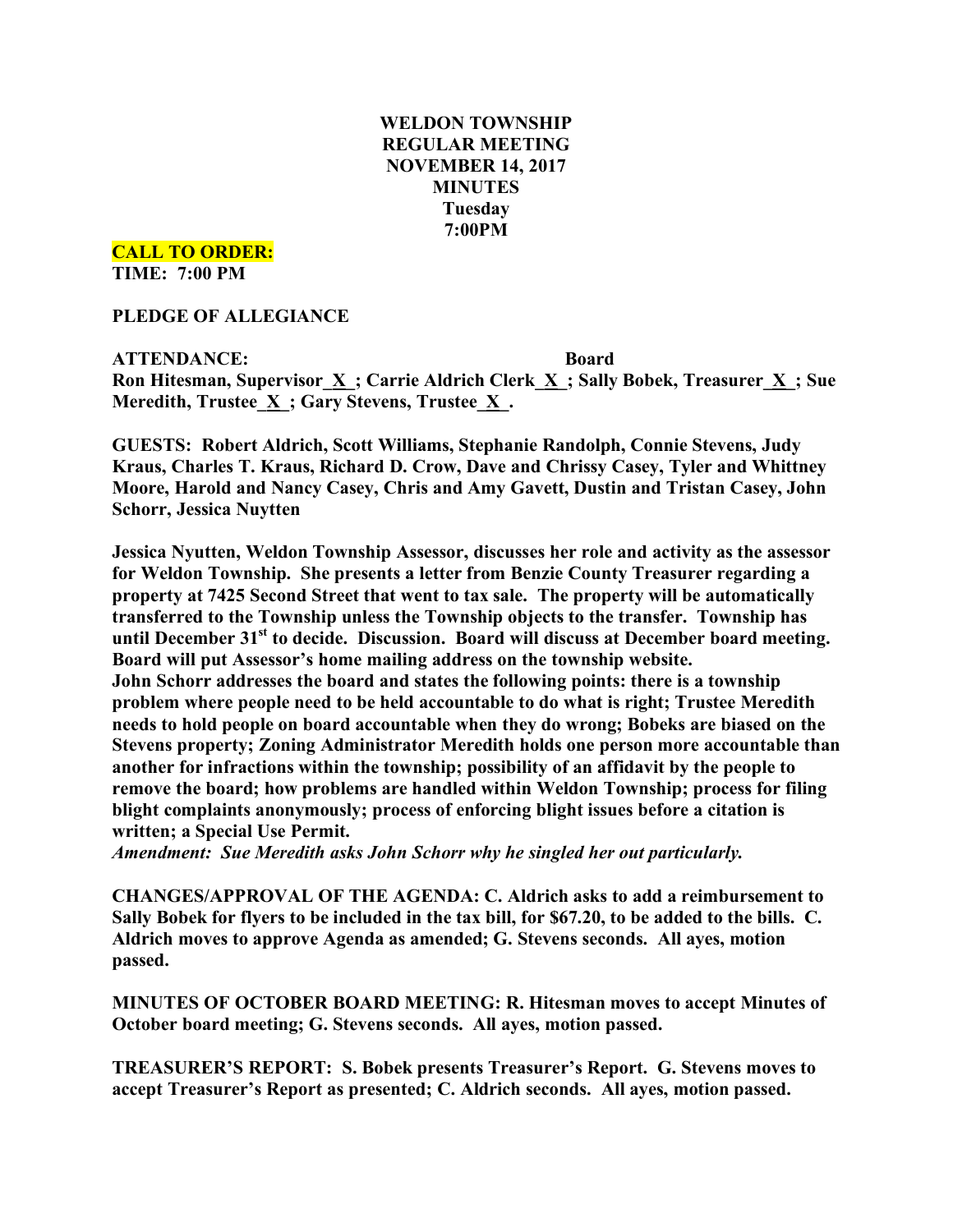**GUEST/ PUBLIC INPUT (up to 5 minutes per guest)**

**Dave Casey raises a concern of selective enforcement in the community. Discussion of land use permit and dealings with Mr. Craig Meredith, Zoning Administrator. He feels Mr. Meredith goes out of his way to improperly harass him. Discussion.**

**Harold Casey believes he has been hassled by the Zoning Administrator, as well.**

**Stephanie Randolph believes the board has known there is a problem with the Zoning Administrator before he was employed by the JPC. She believes they have been harassed by Mr. Meredith several times.**

## **REPORTS:**

**ZONING ADMINISTRATOR: Zoning Administrator's report is presented. Discussion.**

**JPC: S. Bobek presents report on the meeting of the Joint Planning Commission. They have Ward Kuhn as their attorney. They are working on this budget for the next fiscal year. Weldon Township has not been asked to be part of the budget committee. She advises Weldon try to get out of the planning commission before the next fiscal year begins.**

**NUISANCE ABATEMENT REPORT: Nuisance Abatement Report is presented. Mrs. Murphy continues to clean up the property. Mr. Bobek's term ended November 1st for the township.**

**LIQUOR INSPECTOR REPORT: R. Hiteman gives liquor inspection report. BUDGET REPORT: C. Aldrich presents budget report. Discussion.**

**SUPERVISOR COMMENTS: R. Hitesman discusses second township cleanup day for 2017. Discussion. R. Hitesman spoke to AR Roofing and Repair, from Lake Ann, regarding the township roof, which is leaking. The repair could be fixed by replacing a sheet of metal, at a cost of less than \$300. Tom Lipinski has agreed to repair damage to ceiling in the boiler room. G. Stevens moves to have roof repaired by AR Roofing and Repair, as soon as possible; S. Bobek seconds. S. Bobek raises a concern about asbestos being in the ceiling, and wants to make sure Mr. Lipinski knows about it. R. Hitesman reports that Mr. Lipinski is not concerned about there being asbestos. All ayes, motion passed.**

**Gary Sauer gives update on County Board of Commissioners. Road commission is compiling a list of roads being worked on in the county. Discussion of road millage. Matt will bring the list around to the villages and townships after the first of the year. Discussion of how millage monies are disbursed to different entities. The county is looking at replacing water valves and toilets at the jail, to save money on water usage. People have been appointed to Solid Waste, Betsie Valley Trails, and they are looking for more people to join the planning commission. They are looking at a new IT provider, IT Right, out of Bath, Michigan. The county is renegotiating with recycling provider American Waste. They wish to use 10-yard dumpsters rather than the 30-yard dumpsters they are currently using.**

**CLERK COMMENTS: C. Aldrich discusses Planning Commission Ordinance Effective Date, which will be January 4th of 2018. Mr. Figura will advise on the correct way to go about changing the documents and maps to reflect Weldon's withdrawal from the Joint Planning Commission. Clerk will report back further at the December meeting. C. Aldrich discusses the sign ordinance and how difficult it has been to get together with**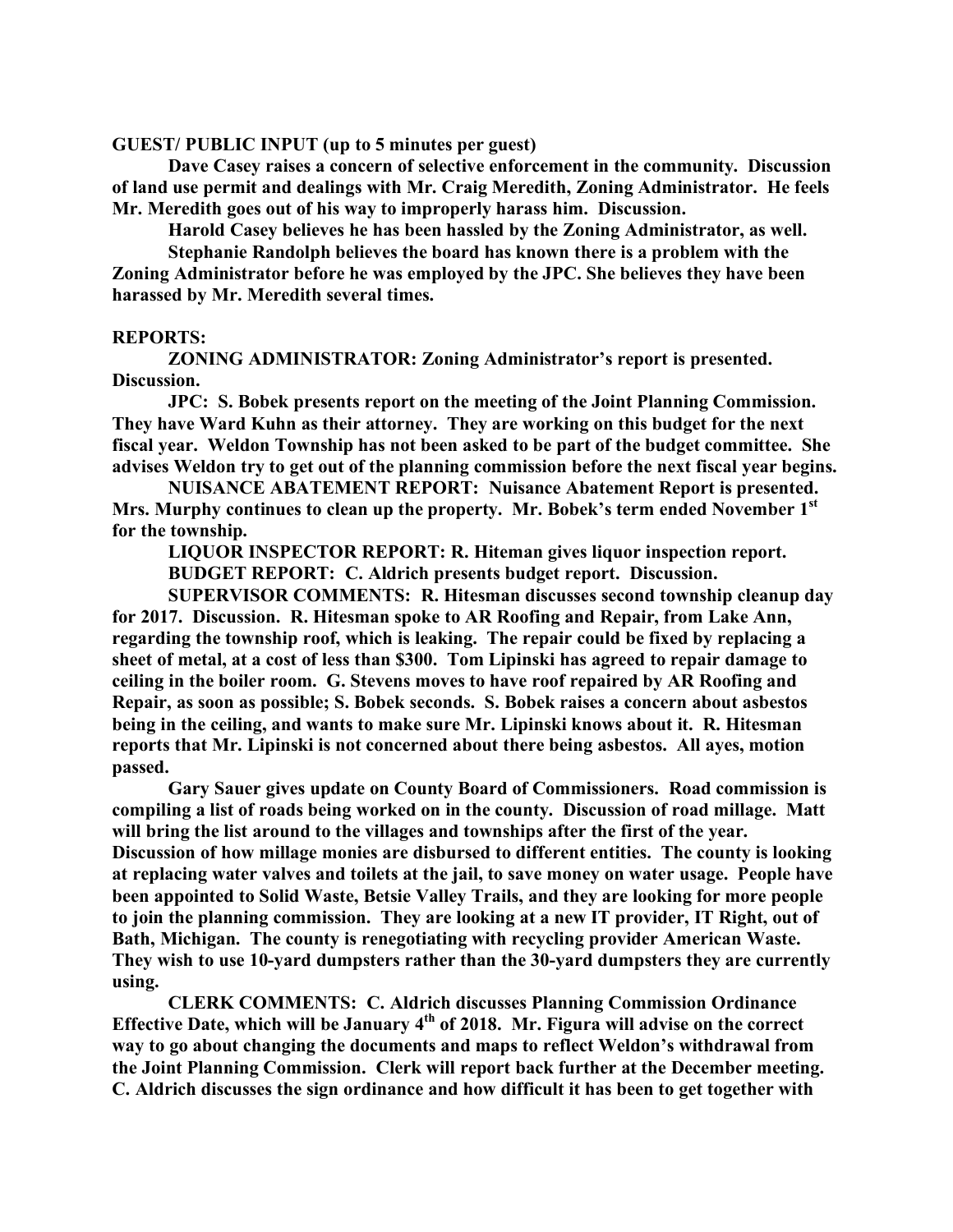**the other clerks to make the changes to the sign ordinance. She has made herself available for a month, and people's schedules have not coincided to work together. C. Aldrich feels the planning commission can make the amendments and the entities adopt them, but the planning commission does not agree. Discussion. If the clerks cannot get together, perhaps Weldon can adopt the ordinance when their planning commission is in place.**

## **UNFINISHED BUSINESS:**

**Discussion of Notice to Appear for 14160 Lindy Road, Stevens Property, in District Court on November 27th, at 9:30 a.m. S. Bobek says she and Mr. Bobek are more than willing to sit down with Mr. Stevens to discuss the property to see if they can come to some agreement. If this goes to a formal hearing, the township attorney should be present. Discussion. Board asks if Mr. Stevens is amenable to meet with the board at a special meeting to discuss the blight issue. An agreed-upon date is Monday November 20th at 7:00 PM, for a special meeting with Mr. Stevens. It is agreed between the board and Mr. Stevens that Mr. Bobek should attend as the nuisance abatement officer. Clerk will post meeting on the outer board and website. Discussion.**

**Discussion of process of approving monthly bills. Board will continue approving the bills by signature sheet; trustees have the time to review bills before the meeting.**

#### **NEW BUSINESS:**

**Discussion of request by Benzie County Sheriff's Office for the Snowmobile Safety Program. C. Aldrich moves to approve \$450 to be paid to the Benzie County Sheriff's Office for the Snowmobile Safety Program; G. Stevens seconds. All ayes, motion passed.**

**Discussion of letter regarding a commercial generator loan program. Should the township hall be without power, a board member would bring a generator to the hall.**

#### **BILLS:**

| Craig Meredith, Day Use Park, Lawn Care             | 225.00  |
|-----------------------------------------------------|---------|
| David Kane, Website Maintenance                     | 60.00   |
| <b>Julie Lonn, Town Hall Cleaning</b>               | 50.00   |
| <b>Gary Stevens, Cemetery Maintenance</b>           | 150.00  |
| <b>Sally Bobek, Postage Reimbursement</b>           | 55.59   |
| <b>Sally Bobek, Winter Tax Insert Reimbursement</b> | 67.20   |
| <b>Chris Bobek, Nuisance Abatement October</b>      | 200.00  |
| <b>Richard Figura, Attorney At Law</b>              | 526.50  |
| <b>The Pioneer Group</b>                            | 305.30  |
| <b>Carrot-Top Industries</b>                        | 762.80  |
| <b>Kidder Painting Services</b>                     | 2850.00 |
| <b>VISA</b>                                         | 158.40  |
| <b>AFLAC</b>                                        | 281.50  |
| <b>AcenTek</b>                                      | 183.42  |
| <b>BS&amp;A Software</b>                            | 666.00  |
| <b>Cherryland Electric</b>                          | 56.46   |
| <b>Republic Waste, Day Use Park</b>                 | 45.00   |
| <b>American Waste</b>                               | 1720.00 |
| <b>Jessica Nuytten, Assessor</b>                    | 1120.00 |
| <b>Board Salaries</b>                               | 3075.00 |